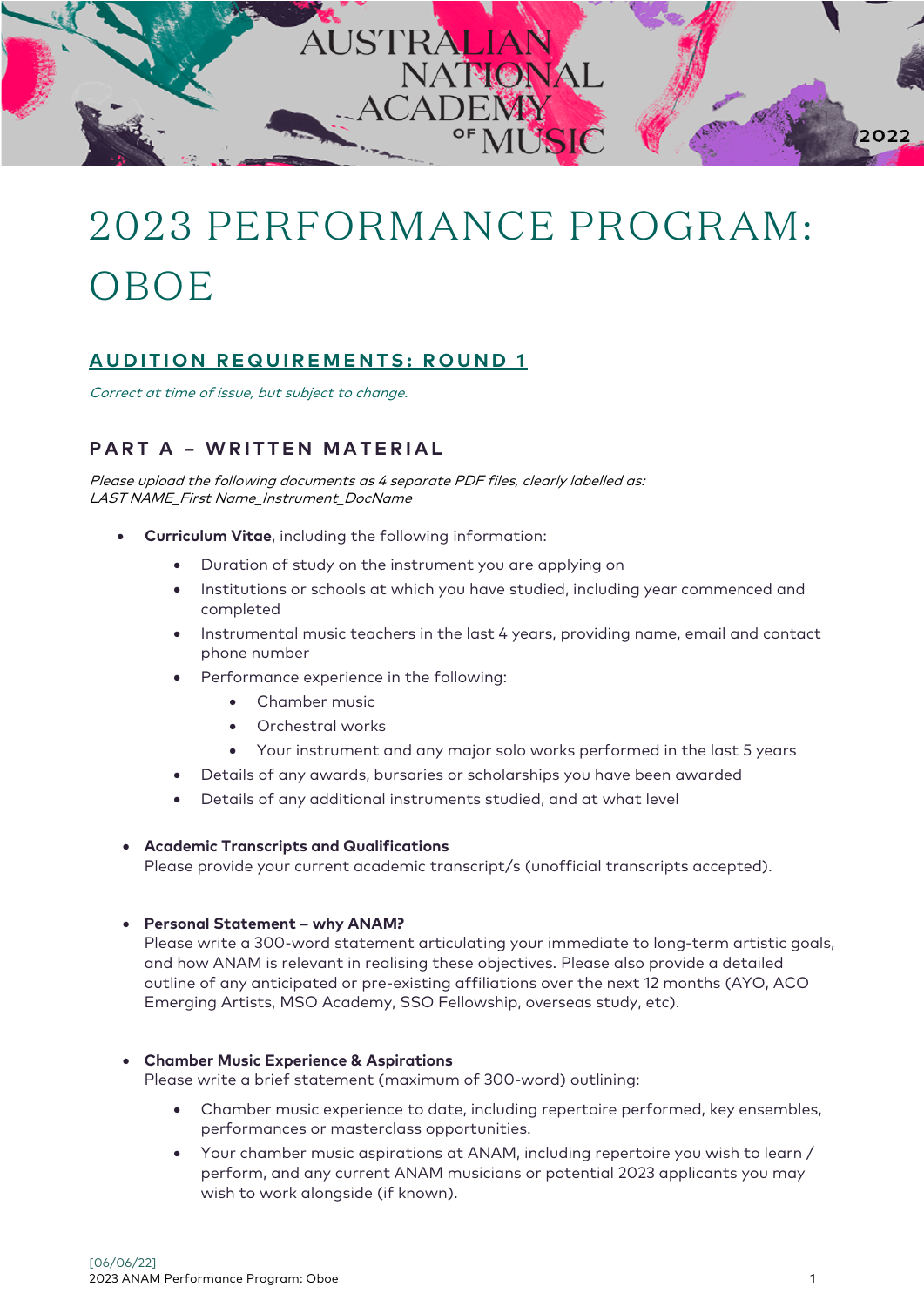

#### **PART B – RECORDED AUDITION**

- MOZART Oboe Concerto in C major, K.314, first movement with cadenza
- SCHUMANN Three Romances, op.94, first & second movements; OR second & third movements

#### **A UDITION REQUIREMENTS: ROUND 2**

Correct at time of issue, but subject to change.

# **ROUND 2A – RECORDED AUDITION**

- SAINT-SAENS Sonata, op.166, second & third movements
- VIVALDI Sonata in C minor, RV53, first & second movements
- One or two movements from a work of the candidate's choice (a work that has not been presented in Round 1)

#### **ROUND 2B – ONLINE AUDITION (VIA ZOOM)**

- Live Performance / Lesson. Candidates will be asked to perform live (without piano) part of the Round 1 or Round 2A repertoire. This repertoire will be advised 3 days prior to the audition and workshopped in a live lesson format.
- Quick Learn piece, to be supplied 3 days prior to the audition.
- Sight-reading, to be screen-shared during the audition.
- A short interview with the ANAM audition panel.